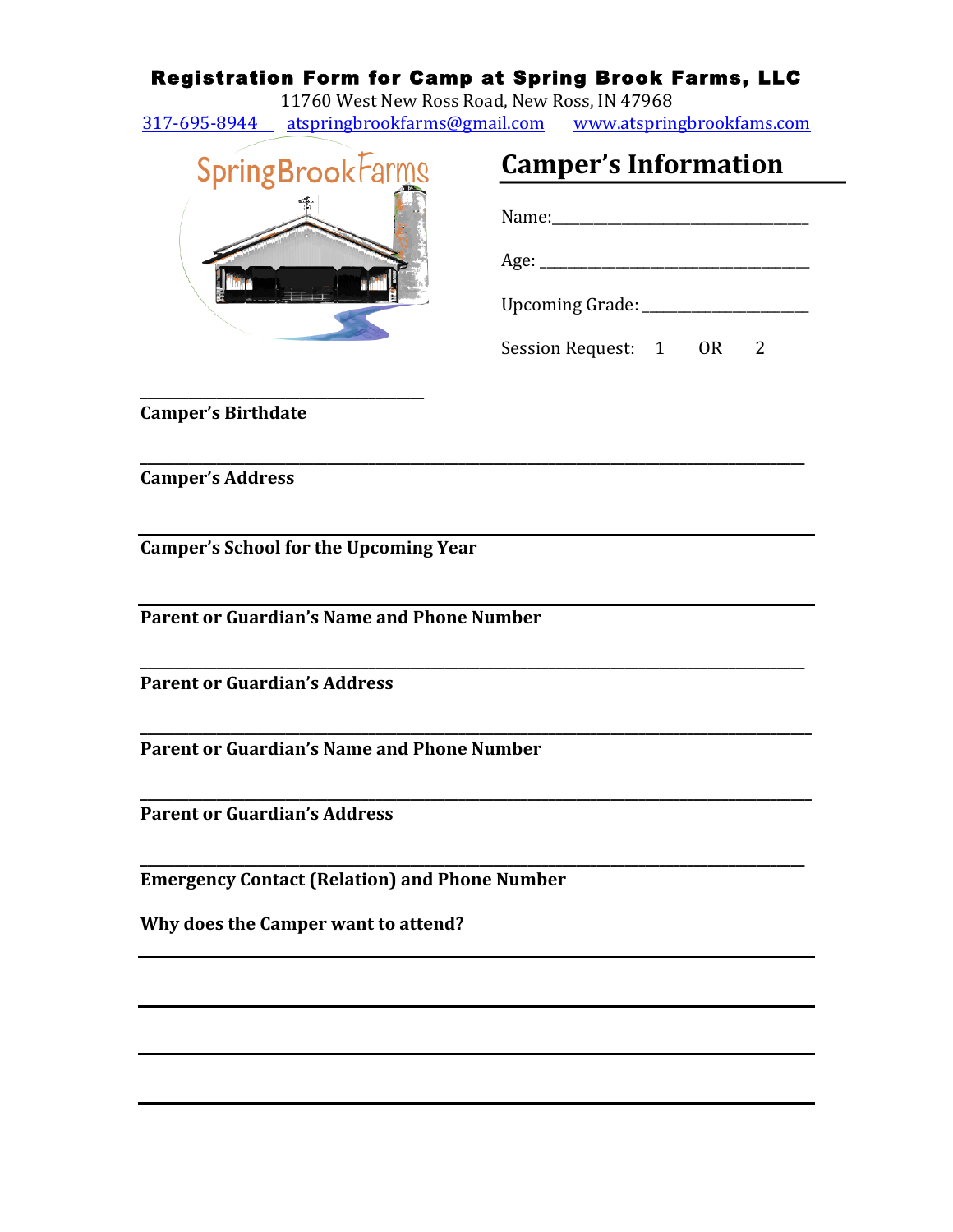| What goals do you have for this camper while at camp? |  |
|-------------------------------------------------------|--|
|                                                       |  |

Are there specific personal growth areas or character traits that would be a **beneficial area on which to focus with this camper?** 

Does the Camper have an IEP, GEI or 504 Plan at School? If Yes, please explain what the plan is for?

Are their any food allergies or restrictions for this camper? What foods are **their favorites?**